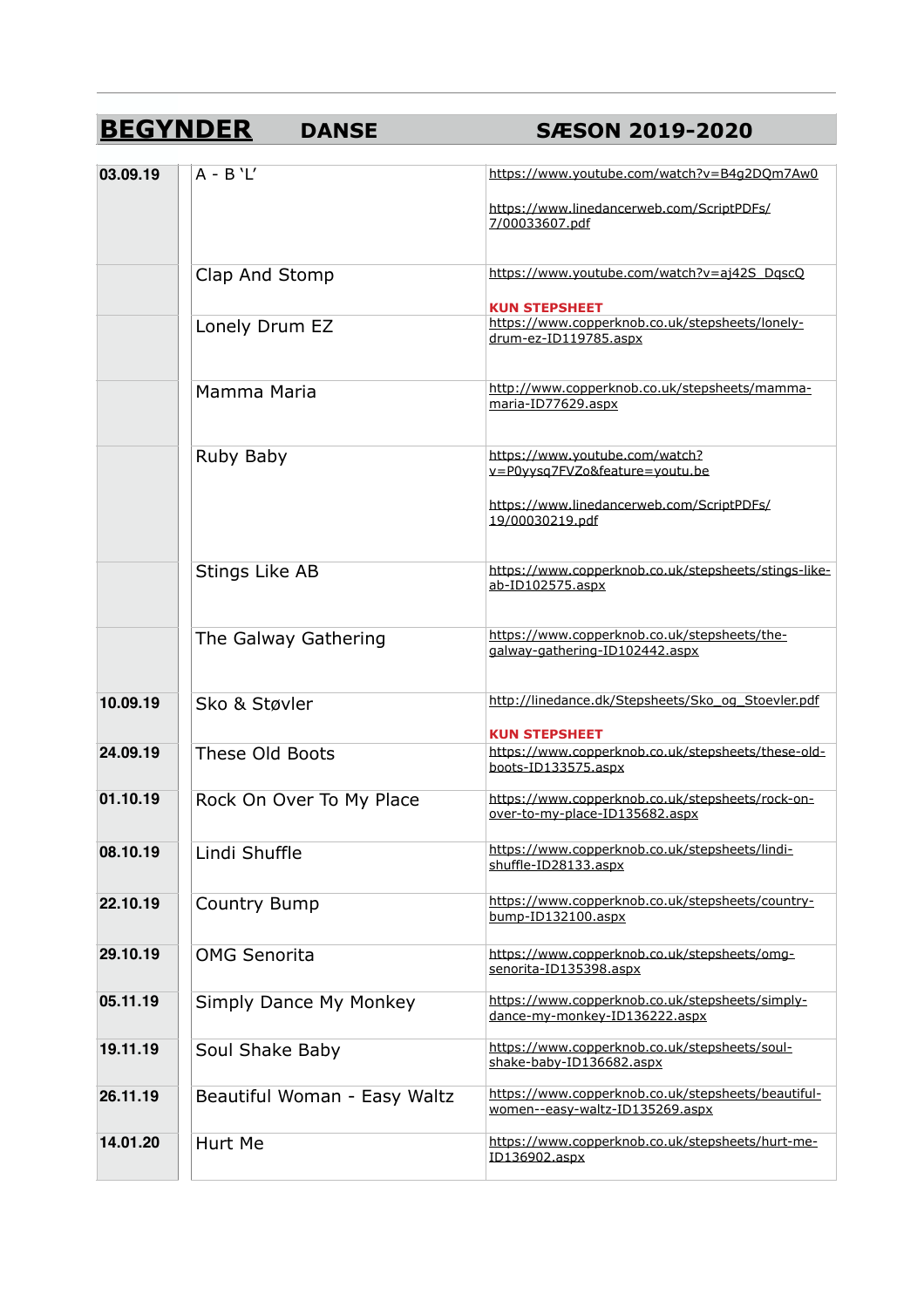| 21.01.20 | Miss Congeniality   | https://www.copperknob.co.uk/stepsheets/miss-<br>congeniality-ID131870.aspx  |
|----------|---------------------|------------------------------------------------------------------------------|
| 18.02.20 | Bonaparte's Retreat | https://www.copperknob.co.uk/stepsheets/<br>bonapartes-retreat-ID134573.aspx |
| 25.02.20 | When You Smile      | https://www.copperknob.co.uk/stepsheets/when-you-<br>smile-ID136199.aspx     |
| 10.03.20 | Superman Batman     | https://www.copperknob.co.uk/stepsheets/superman-<br>batman-ID132577.aspx    |
|          |                     |                                                                              |
|          |                     |                                                                              |
|          |                     |                                                                              |
|          |                     |                                                                              |
|          |                     |                                                                              |
|          |                     |                                                                              |
|          |                     |                                                                              |
|          |                     |                                                                              |
|          |                     |                                                                              |
|          |                     |                                                                              |
|          |                     |                                                                              |
|          |                     |                                                                              |
|          |                     |                                                                              |
|          |                     |                                                                              |
|          |                     |                                                                              |
|          |                     |                                                                              |
|          |                     |                                                                              |
|          |                     |                                                                              |
|          |                     |                                                                              |
|          |                     |                                                                              |
|          |                     |                                                                              |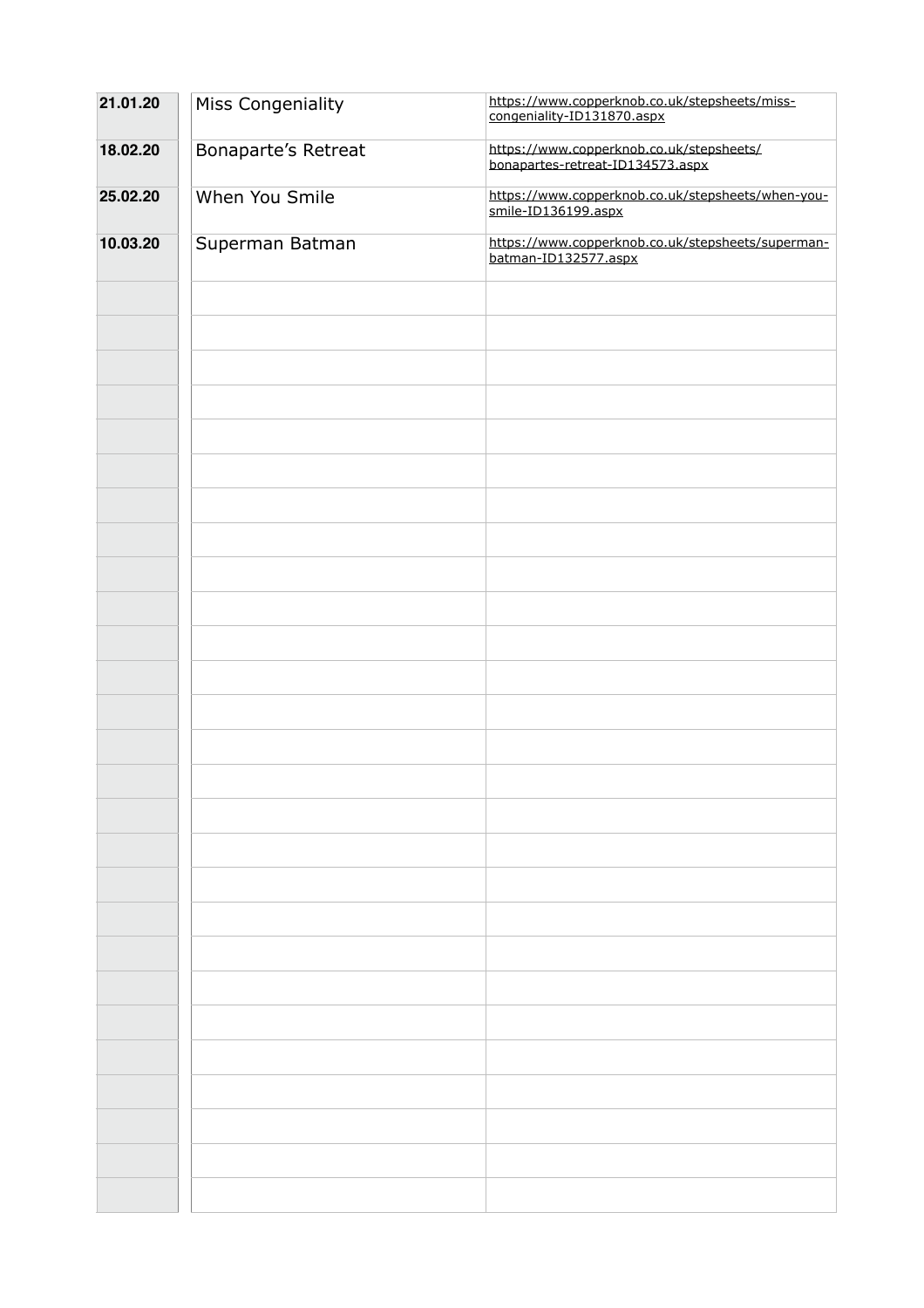# **LET ØVET** DANSE SÆSON 2019-2020

| 03.09.19<br>REP. | Damn!!!                     | https://www.copperknob.co.uk/stepsheets/damn-<br>ID126644.aspx                     |
|------------------|-----------------------------|------------------------------------------------------------------------------------|
| REP.             | Get It Right                | https://www.copperknob.co.uk/stepsheets/get-it-right-<br>ID126237.aspx             |
|                  | Gone West                   | https://www.copperknob.co.uk/stepsheets/gone-west-<br>ID135360.aspx                |
| REP.             | Groovy Love                 | https://www.copperknob.co.uk/stepsheets/groovy-<br>love-ID127139.aspx              |
| REP.             | Make It Sweet               | https://www.copperknob.co.uk/stepsheets/make-it-<br>sweet-ID129353.aspx            |
| REP.             | These Days                  | https://www.copperknob.co.uk/stepsheets/these-days-<br>ID123386.aspx               |
| 10.09.19         | Feel Right - Easy           | https://www.copperknob.co.uk/stepsheets/feel-right--<br>easy-ID135460.aspx         |
| 17.09.19<br>REP. | Love Flow                   | https://www.copperknob.co.uk/stepsheets/love-flow-<br>ID127391.aspx                |
| REP.             | Music To My Eyes            | https://www.copperknob.co.uk/stepsheets/music-to-<br>my-eyes-ID129477.aspx         |
| REP.             | Simple As Can Be            | https://www.copperknob.co.uk/stepsheets/simple-as-<br>can-be-ID125990.aspx         |
| 24.09.19         | Oh Me Oh My Oh              | https://www.copperknob.co.uk/stepsheets/oh-me-oh-<br>my-oh-ID129485.aspx           |
| 01.10.19         | <b>Shallow End</b>          | https://www.copperknob.co.uk/stepsheets/shallow-<br>end-ID135508.aspx              |
| 22.10.19         | <b>Rescue Party</b>         | https://www.copperknob.co.uk/stepsheets/rescue-<br>party-ID136461.aspx             |
| 29.10.19         | Adalaida                    | https://www.copperknob.co.uk/stepsheets/adalaida-<br>ID137204.aspx                 |
| 12.11.19         | sunrise                     | https://www.copperknob.co.uk/stepsheets/sunrise-<br>ID136901.aspx.aspx             |
| 26.11.19         | Backroad Nation (that's Us) | https://www.copperknob.co.uk/stepsheets/backroad-<br>nation-thats-us-ID133722.aspx |
| 14.01.20         | Lonely Blues                | https://www.copperknob.co.uk/stepsheets/lonely-<br>blues-ID132599.aspx             |
| 21.01.20         | The Git Up                  | https://www.copperknob.co.uk/stepsheets/the-git-up-<br>ID137097.aspx               |
|                  |                             | <b>VIDEO:</b><br>https://www.youtube.com/watch?v=WbvgiBp7n50                       |
|                  |                             | https://www.youtube.com/watch?v=wFkvmOGjqZ8                                        |
| 04.02.20         | Funky Paradise              | https://www.copperknob.co.uk/stepsheets/funky-par-<br>adise-ID133188.aspx          |
| 25.02.20         | Stomp Down                  | https://www.copperknob.co.uk/stepsheets/stomp-<br>down-ID138611.aspx               |
|                  |                             |                                                                                    |